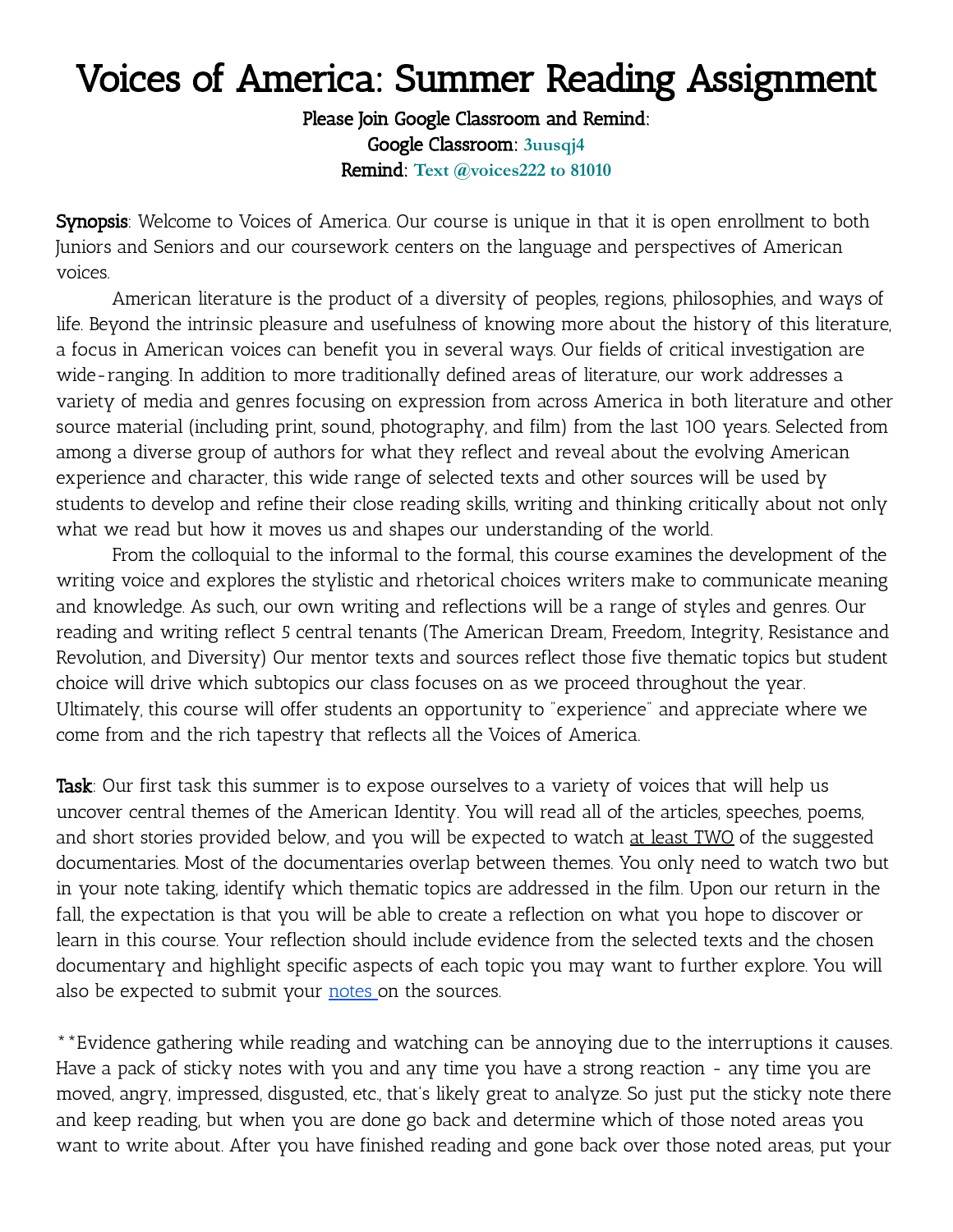best examples in the charts I provide. You can also do this note-taking style when viewing the documentary. As you are watching, I suggest you take down the timestamp of powerful scenes or quotes so you can get back to that quickly. It's like the sticky note version of videos. An organizer for your notes can be found [here.](https://docs.google.com/document/d/1Ip6hpDPama4BjUcoXV4CqracV2o1rzuBo0wGRl4DYpg/edit?usp=sharing)

Audience: Your peers, myself, and you!

**Purpose**: The goal of this assignment is to introduce you to some of the larger ideas we will be discussing but also gain insight into areas you and your peers may be interested in exploring. Our focus is on learning. I want you to drive that. And the only way to begin is to start exploring what you are interested in. Listen to the varied voices and topics expressed in the material and start thinking about what ideas and questions you want to think about.

## Sources for Reflection:

What is an American? by J. Hector St. John de [Crevecoeur](http://web.utk.edu/~mfitzge1/docs/374/Creve_brief.pdf)

I Hear America Singing by Walt [Whitman](https://www.poetryfoundation.org/poems/46480/i-hear-america-singing)

Let America Be America Again by [Langston](https://poets.org/poem/let-america-be-america-again) Hughes

What is an [American?](https://www.cato.org/publications/commentary/what-is-american#related-content) By Edward L. Hudgins

[Indispensable](http://croker.harpethhall.org/Must%20Know/Government/DemocracyLippmann.pdf) Opposition

President Barack Obama's First [Inaugural](https://docs.google.com/document/d/135iIMa3sB2CbrnWBDLv-BtcbX7smwWhUP_vHS1xs9ho/edit?usp=sharing) Address

[America](https://www.facinghistory.org/resource-library/video/american-id-three-words) in 3 words by Facing History

The Collapse of the [American](https://www.nytimes.com/2017/05/02/opinion/the-collapse-of-american-identity.html) Identity by Robert P. Jones

End of American [Exceptionalism](https://www.theatlantic.com/politics/archive/2014/02/the-end-of-american-exceptionalism/283540/) (2014)

President Donald Trump's [Inaugural](https://docs.google.com/document/d/1IJ1cbkJIvtYMoNwUNLCmknPzGGrUKa8UEWmccCGSusI/edit?usp=sharing) Address

End of American [Exceptionalism](https://prospect.org/coronavirus/the-end-of-american-exceptionalism/) (2020)

Hymn of Optimism and [Countercultural](https://www.brainpickings.org/2020/05/14/one-fine-day-david-byrne-brooklyn-youth-chorus-national-sawdust/) Anthem of Resistance and Resilience

What to the Slave is the [Fourth](https://teachingamericanhistory.org/document/what-to-the-slave-is-the-fourth-of-july/) of July?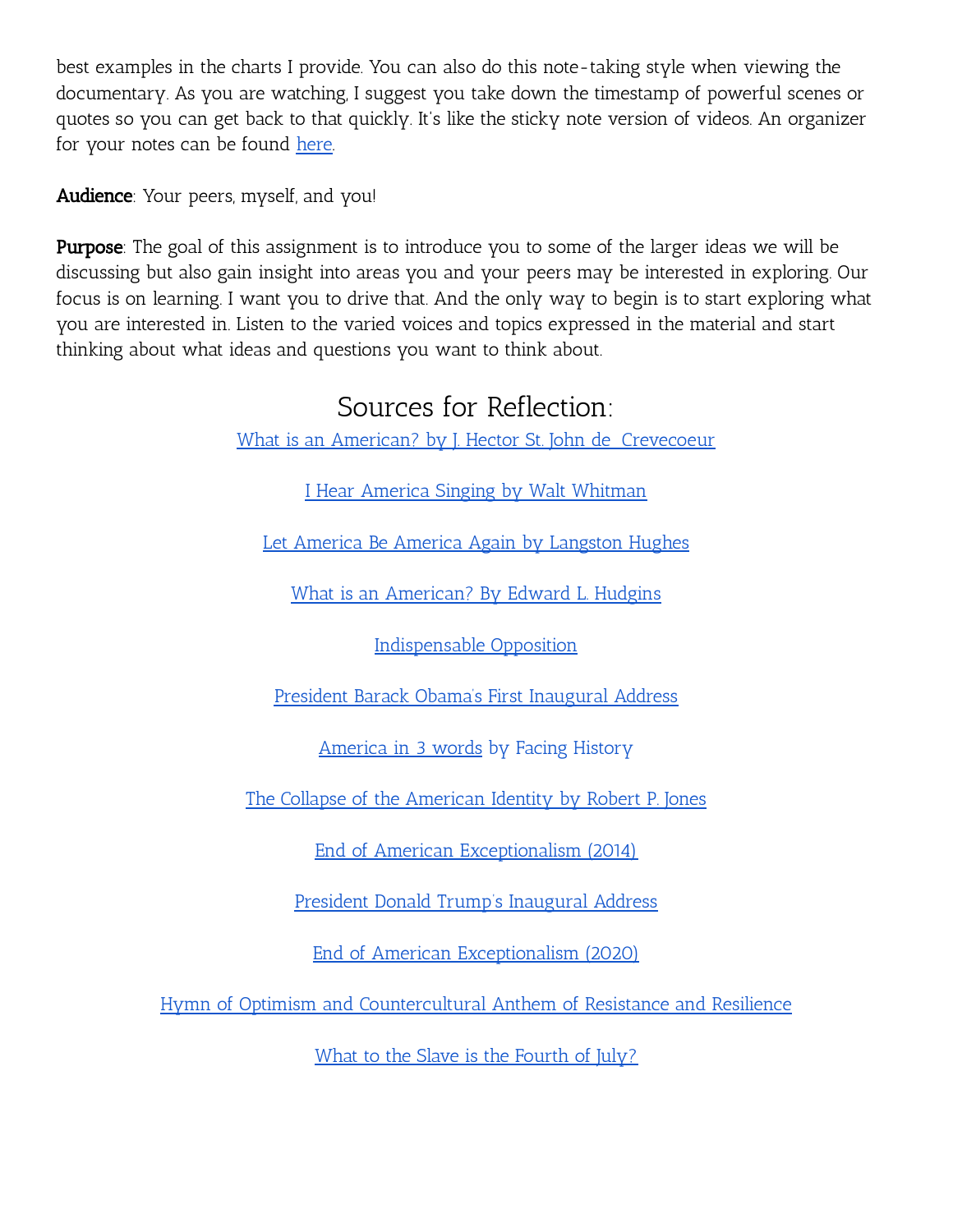## Documentaries

\*Documentaries should all be available on Netflix. Please contact me with concerns about access and availability.

### Thematic Topics: The American Dream Freedom Resistance and Revolution Integrity **Diversity**

\*\*All options have been carefully reviewed and evaluated by the teacher and are determined to meet identified learning objectives. Each film follows unique topics and can contain potentially mature themes. Academically, this serves to create a rich tapestry of perspectives and voices you may not traditionally hear in your daily lives. However, you are presented with options and have the ability to choose others, so please do not hesitate to discover other additional sources to use in your future reflection. Please discuss it with me, and if approved, then cite them in your notes and reflection piece.

#### Option: American Factory

In post-industrial Ohio, a Chinese billionaire opens a factory in an abandoned General Motors plant, hiring two thousand Americans. Early days of hope and optimism give way to setbacks as high-tech China clashes with working-class America.

The filmmakers implemented a [fly-on-the-wall](https://en.wikipedia.org/wiki/Fly_on_the_wall) documentary filmmaking approach, in which no dialogue external to the subjects of the film is included, and the sounds of the factory and the dialogue of the workers is prioritized. In order to make focal such an audio/visual approach, the filmmakers implemented the use of lavalier [microphones](https://en.wikipedia.org/wiki/Lavalier_microphone) to effectively balance worker dialogue amid noise emanating from the factory's machinery. The [voice-over](https://en.wikipedia.org/wiki/Voice-over) narration provided by the factory workers was often recorded at their respective homes, independently from the factory setting. According to Bognar, implementing the film's narration in this way creates an effect of depicting a worker's inner [monologue.](https://en.wikipedia.org/wiki/Inner_Monologue)

#### Option: We, The Marines

We, The Marines is an action-packed adventure into the unparalleled experience of becoming a member of the U.S. Marine Corps. Narrated by former marine and actor, Gene Hackman, the film offers an unforgettable glimpse into the first-hand experiences of America's "first responders" and what it takes to become the men and women who honor and defend our country.

A 40-minute journey from boot camp to the Corps' most rigorous and dynamic training locations, the film is shot almost entirely digitally, the film is visually sumptuous and constantly entertaining, with wide vistas and up-close views of the dirt, sweat, and tears that go into the making of a Marine.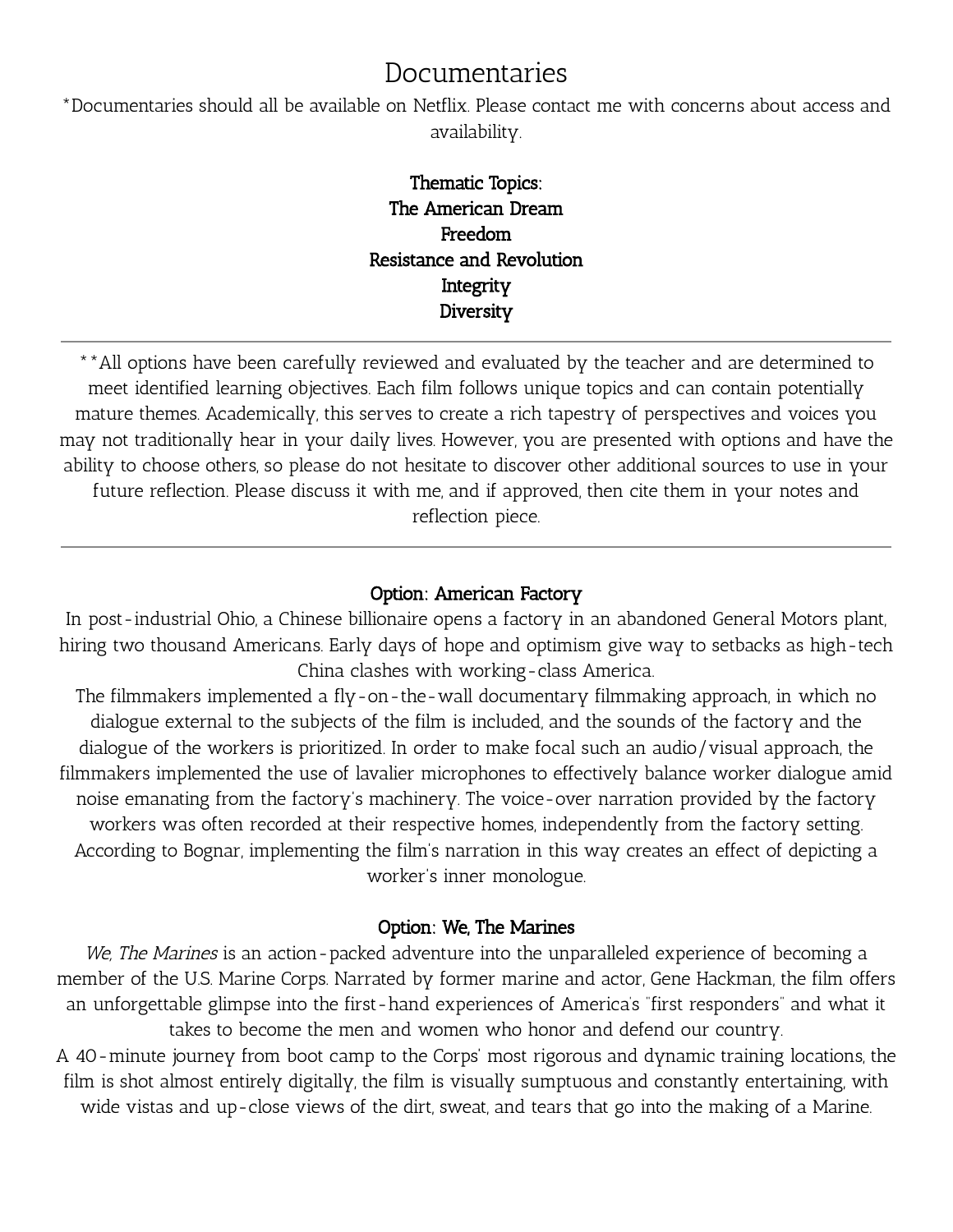#### Option: Flint Town: Episode 7 "Two Worlds"

Flint Town is an eight-episode American documentary television series. The documentary focuses on thoughts and conflicted emotions of the men and women serving to protect urban areas of Flint, [Michigan](https://en.wikipedia.org/wiki/Flint,_Michigan) (unofficially nicknamed "Flint Town") struggling with poverty, crime, financially strapped public services and the Flint [water](https://en.wikipedia.org/wiki/Flint_water_crisis) [crisis.](https://en.wikipedia.org/wiki/Flint_water_crisis) The department captured on-screen is down from 300 cops to 98 for 100,000 people, the lowest number out of comparably sized cities. Over the course of the episodes, the police faced a crucial millage vote and a city government wrangling over funding.

It's ultimately less of a "portrait of a city" documentary than a Cops-style look at the particulars of police work that just happens to be set in Flint, with artier, more atmospheric filmmaking (lot of tight, abstracted close-ups of objects illuminated by flashing red-and-blue lights), a much more frank assessment of how race and class issues affect community relations, and the kinds of glimpses of the officers' home lives that the Fox series abandoned early in its run. For the most part, Flint Town considers these issues in a universalizing way that could apply to any police department in any city with a diverse population. In episode 7, Election Day 2016 arrives. As officers await the results, it's business as usual on the streets. President Elect Trump's win exposes divisions in the department.

#### Option: The Rachel Divide

The film is a mix of observational and interview-style documentary styles. The observational documentary attempts to provide a faithful record of some activity, as a fly-on-the-wall, with little or no narration or music. Observational documentary attempts to show the thing-as-it-is. An Interview film is a record of a conversation, discussion or interview of one or more subjects. While this could be considered a type of performance film, the content is delivered directly to the interviewer and not through the medium of music/drama/dance.

Dolezal's troubles in her professional life began when journalists in the Spokane, Washington area received tips by her brother, Joshua Dolezal, that she was hiding a secret. As her background was further investigated, her secret was revealed: Dolezal was born white, with blonde hair and blue eyes, not African American as she claimed. President of the National Association for the [Advancement](https://en.wikipedia.org/wiki/National_Association_for_the_Advancement_of_Colored_People) of Colored People (NAACP) chapter in Spokane, [Washington](https://en.wikipedia.org/wiki/Spokane,_Washington) from February 7, 2014 until June 15, 2015 when she resigned, Dolezal left amid suspicion she had lied about hate [crimes](https://en.wikipedia.org/wiki/Hate_crimes) that had been committed against her. Following these reports, Dolezal's parents, Ruthanne and Larry Dolezal, stated publicly stated that their daughter Dolezal was not Black but a [white](https://en.wikipedia.org/wiki/White_people) woman [passing](https://en.wikipedia.org/wiki/Passing_(racial_identity)) for [black.](https://en.wikipedia.org/wiki/Black_people) The documentary explores what led up to Dolezal's fall from being a respected university instructor and activist, the circumstances surrounding it, and the aftermath of the scandal.

#### Option: Crip Camp: The Disability Revolution

In the early 1970s, teenagers with disabilities faced a future shaped by isolation, discrimination and institutionalization. Camp Jened, a ramshackle camp "for the handicapped" in the Catskills, exploded those confines. Jened was their freewheeling Utopia, a place with summertime sports, smoking and makeout sessions awaiting everyone, and campers felt fulfilled as human beings. Their bonds endured as they migrated West to Berkeley, California -- a promised land for a growing and diverse disability community -- where friends from Camp Jened realized that disruption and unity might secure life-changing accessibility for millions. A participatory documentary told from the point of view of former camper Jim LeBrecht, LeBrecht and his wife trace the journeys of campers up to the present day, in this compelling and untold story of a powerful journey towards inclusion.